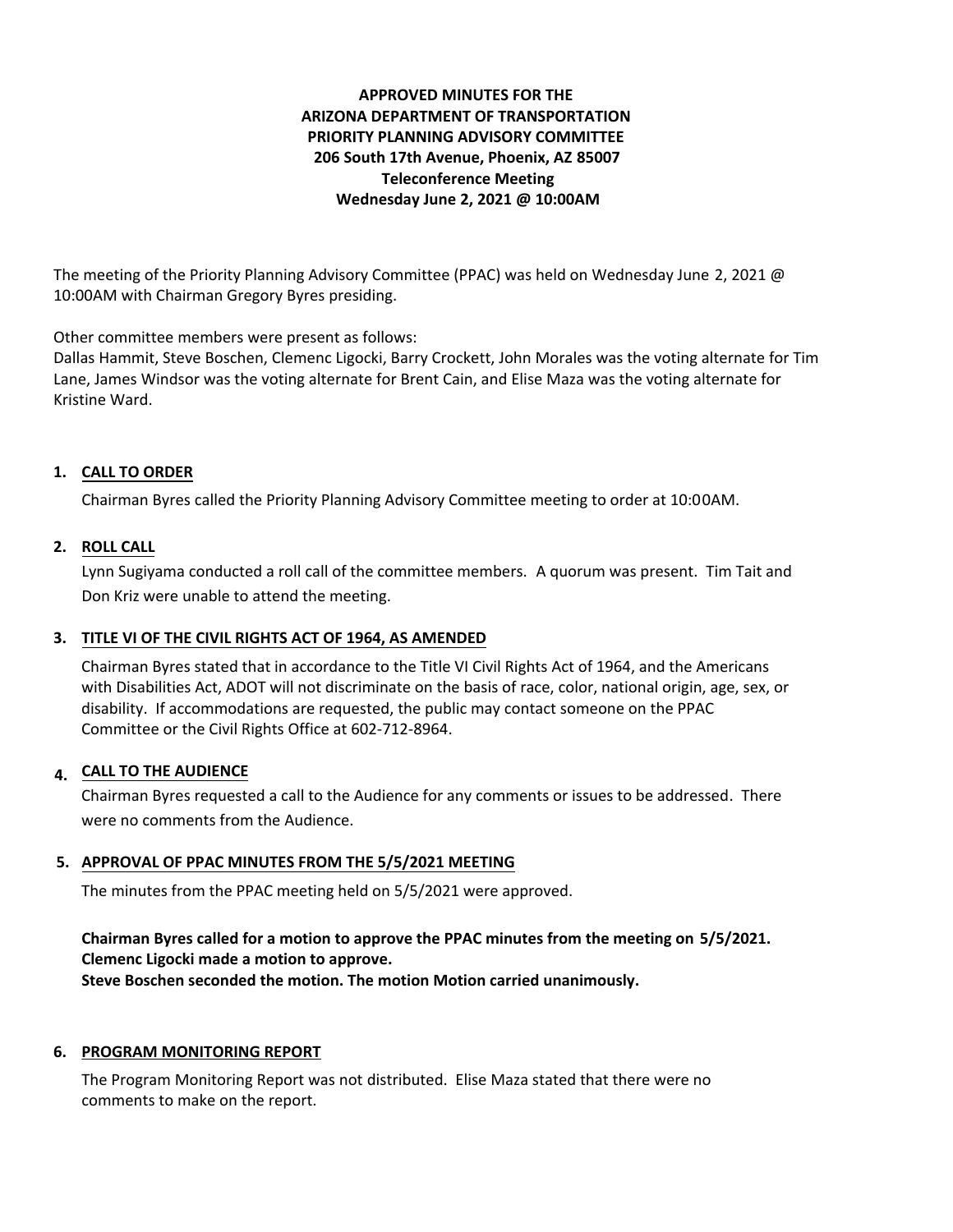#### **2021-2025 TRANSPORTATION FACILITIES CONSTRUCTION: DISCUSSION AND POSSIBLE ACTION ON PROGRAM & PROJECT MODIFICATIONS**

| $7-1$ | Route & MP:                | 1-17 @ MP 203.0            |
|-------|----------------------------|----------------------------|
|       | <b>Project Name:</b>       | <b>INDIAN SCHOOL RD TI</b> |
|       | <b>Type of Work:</b>       | <b>CONSTRUCT TI</b>        |
|       | County:                    | Maricopa                   |
|       | District:                  | Central                    |
|       | Schedule:                  | FY 2021                    |
|       | Project:                   | F016601C TIP#: 8888        |
|       | <b>Project Manager:</b>    | Trent Kelso                |
|       | <b>Program Amount:</b>     | \$48,365,000               |
|       | <b>New Program Amount:</b> | \$0                        |
|       | <b>Requested Action:</b>   | Defer Project.             |

**Item 7-1 was presented by: Trent Kelso Chairman called for a motion to approve Item 7-1. Steve Boschen made the motion to approve. Elise Maza seconded the motion. Motion carried unanimously. This will be updated in the FY 22-26 Five Year Program.** 

| $7-2$ | Route & MP:                | $I-10$ @ MP           |
|-------|----------------------------|-----------------------|
|       | <b>Project Name:</b>       | Country Club Road TI  |
|       | <b>Type of Work:</b>       | <b>Reconstruct TI</b> |
|       | County:                    | Pima                  |
|       | District:                  | Southcentral          |
|       | Schedule:                  |                       |
|       | Project:                   | TIP#: 3964            |
|       | <b>Project Manager:</b>    | Derek Boland          |
|       | <b>Program Amount:</b>     | \$8,484,000           |
|       | <b>New Program Amount:</b> | \$57,894,000          |
|       | <b>Requested Action:</b>   | Defer Project.        |
|       |                            | Increase budget.      |

**Item 7-2 was presented by: Derek Boland Chairman called for a motion to approve Item 7-2. Steve Boschen made the motion to approve. James Windsor seconded the motion. Motion carried unanimously. This will be updated in the FY 22-26 Five Year Program.**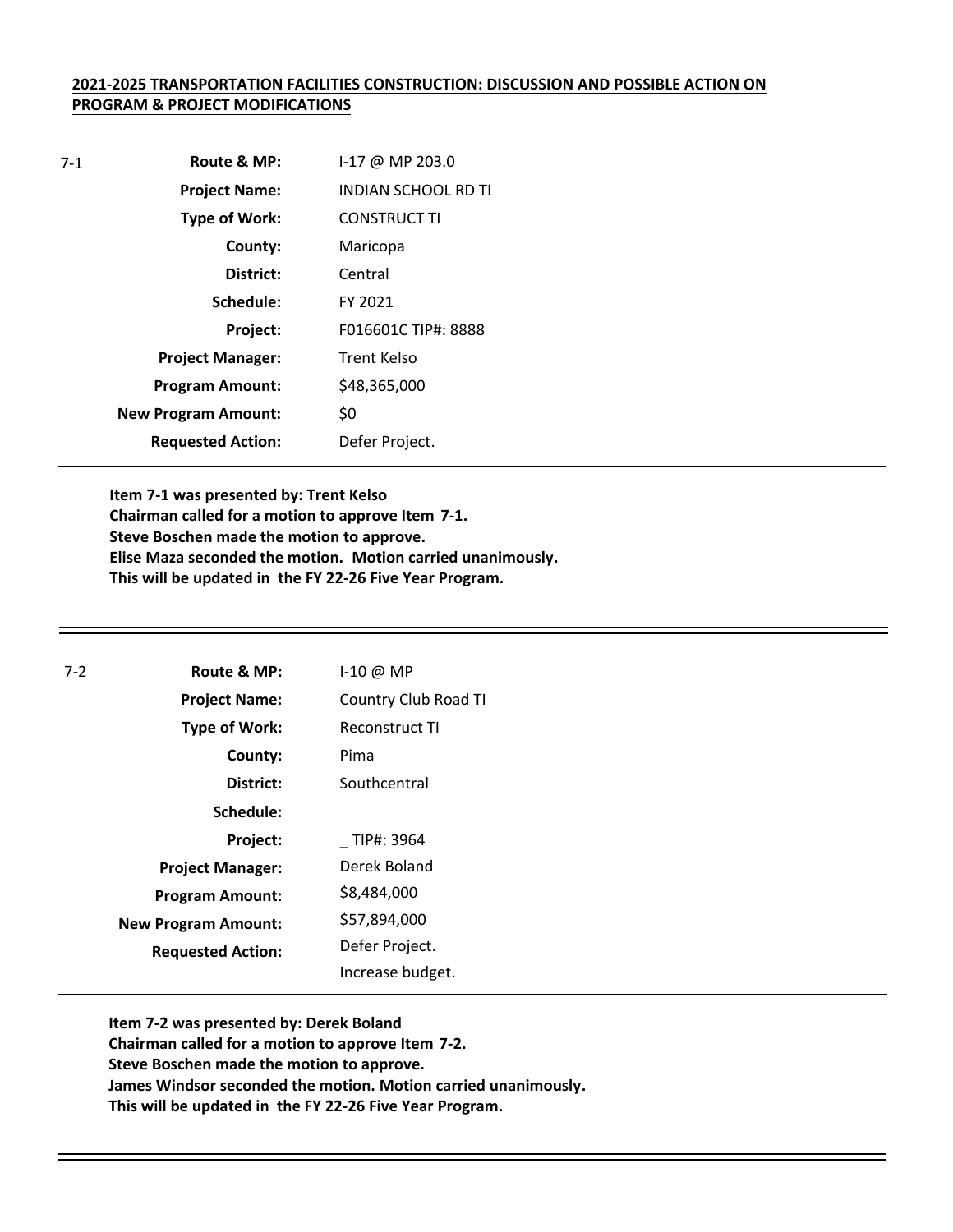| $7 - 3$ | Route & MP:                | 1-19 @ MP 61.0         |
|---------|----------------------------|------------------------|
|         | <b>Project Name:</b>       | <b>IRVINGTON RD TI</b> |
|         | <b>Type of Work:</b>       | <b>CONSTRUCT TI</b>    |
|         | County:                    | Pima                   |
|         | District:                  | Southcentral           |
|         | Schedule:                  | FY 2022                |
|         | Project:                   | TIP#: 5691             |
|         | <b>Project Manager:</b>    | Derek Boland           |
|         | <b>Program Amount:</b>     | \$10,604,000           |
|         | <b>New Program Amount:</b> | \$15,788,000           |
|         | <b>Requested Action:</b>   | Increase budget.       |

**Item 7-3 was presented by: Derek Boland Chairman called for a motion to approve Item 7-3. Steve Boschen made the motion to approve. Dallas Hammit seconded the motion. Motion carried unanimously. This will be updated in the FY 22-26 Five Year Program.** 

| $7 - 4$ | Route & MP:                | $1-10 \omega$ MP 292.4                                 |
|---------|----------------------------|--------------------------------------------------------|
|         | <b>Project Name:</b>       | AMOLE RR OP EB/WB, AMOLE TIOP                          |
|         | Type of Work:              | <b>BRIDGE REHABILITATION</b>                           |
|         | County:                    | Pima                                                   |
|         | District:                  | Southcentral                                           |
|         | Schedule:                  | FY 2023                                                |
|         | Project:                   | F042601C TIP#: 100182                                  |
|         | <b>Project Manager:</b>    | <b>Christ Dimitroplos</b>                              |
|         | <b>Program Amount:</b>     | \$1,000,000                                            |
|         | <b>New Program Amount:</b> | \$7,500,000                                            |
|         | <b>Requested Action:</b>   | Increase the Budget, change scope, change Fiscal Year. |

**Item 7-4 was presented by: Christ Dimitroplos Chairman called for a motion to approve Item 7-4. Steve Boschen made the motion to approve. Elise Maza seconded the motion. Motion carried unanimously. This will be updated in the FY 22-26 Five Year Program.**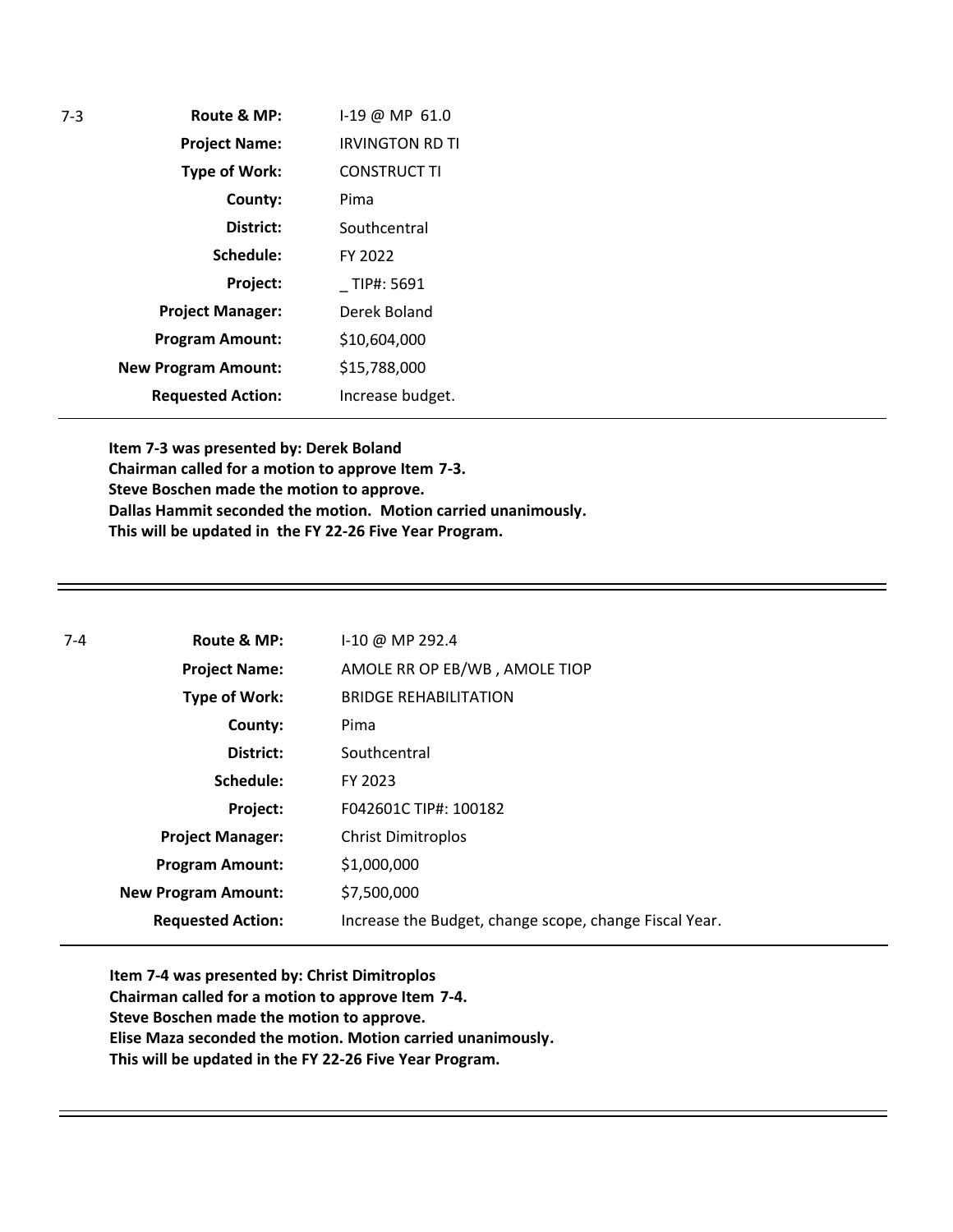| $7-5$ | Route & MP:                | Regionwide                  |
|-------|----------------------------|-----------------------------|
|       | <b>Project Name:</b>       | SE DISTRICT WRONG WAY SIGNS |
|       | <b>Type of Work:</b>       | <b>INSTALL SIGNS</b>        |
|       | County:                    | Statewide                   |
|       | District:                  | Southeast                   |
|       | Schedule:                  | FY 2022                     |
|       | Project:                   | F043501C TIP#: 101199       |
|       | <b>Project Manager:</b>    | Jeffrey Davidson            |
|       | <b>Program Amount:</b>     | \$610,000                   |
|       | <b>New Program Amount:</b> | \$610,000                   |
|       | <b>Requested Action:</b>   | Defer project.              |

| $7-6$ | Route & MP:                | Regionwide                  |
|-------|----------------------------|-----------------------------|
|       | <b>Project Name:</b>       | NE DISTRICT WRONG WAY SIGNS |
|       | <b>Type of Work:</b>       | <b>INSTALL SIGNS</b>        |
|       | County:                    | Statewide                   |
|       | District:                  | <b>Northeast</b>            |
|       | Schedule:                  | FY 2022                     |
|       | Project:                   | F043401C TIP#: 101198       |
|       | <b>Project Manager:</b>    | Jeffrey Davidson            |
|       | <b>Program Amount:</b>     | \$916,000                   |
|       | <b>New Program Amount:</b> | \$916,000                   |
|       | <b>Requested Action:</b>   | Defer Project.              |
|       |                            |                             |

**Items 7-5 and 7-6 were presented by: Jeffrey Davidson Chairman called for a motion to approve Items 7-5 and 7-6. James Windsor made the motion to approve. Brent Cain seconded the motion. Motion carried unanimously. This will be updated in the FY 22-26 Five Year Program.**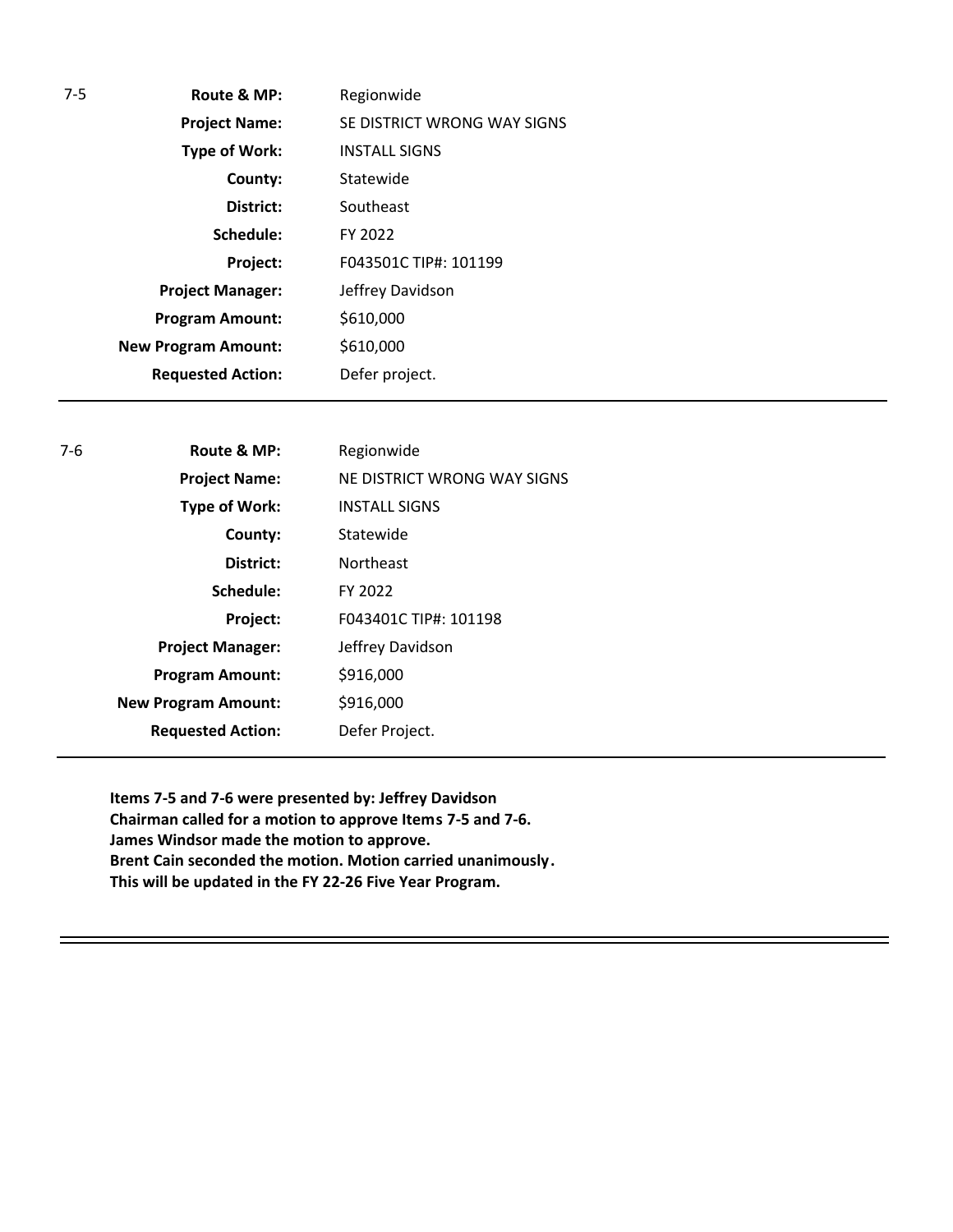| $7 - 7$ | Route & MP:                | SR 69 @ MP 293.8                       |
|---------|----------------------------|----------------------------------------|
|         | <b>Project Name:</b>       | PRESCOTT LAKES PKWY - FRONTIER VILLAGE |
|         | <b>Type of Work:</b>       | WIDEN FROM 4 LANES TO 6                |
|         | County:                    | Yavapai                                |
|         | District:                  | <b>Northwest</b>                       |
|         | Schedule:                  | FY 2022                                |
|         | Project:                   | H873901C TIP#: 100248                  |
|         | <b>Project Manager:</b>    | Pei-jung Li                            |
|         | <b>Program Amount:</b>     | \$10,000,000                           |
|         | <b>New Program Amount:</b> | \$10,300,000                           |
|         | <b>Requested Action:</b>   | Defer project.                         |
|         |                            |                                        |

**Item 7-7 was presented by: Pei-jung Li**

**Chairman called for a motion to approve Item 7-7.**

**Steve Boschen made the motion to approve.**

**Barry Crockett seconded the motion. Motion carried unanimously.**

**This will be updated in the FY 22-26 Five Year Program.**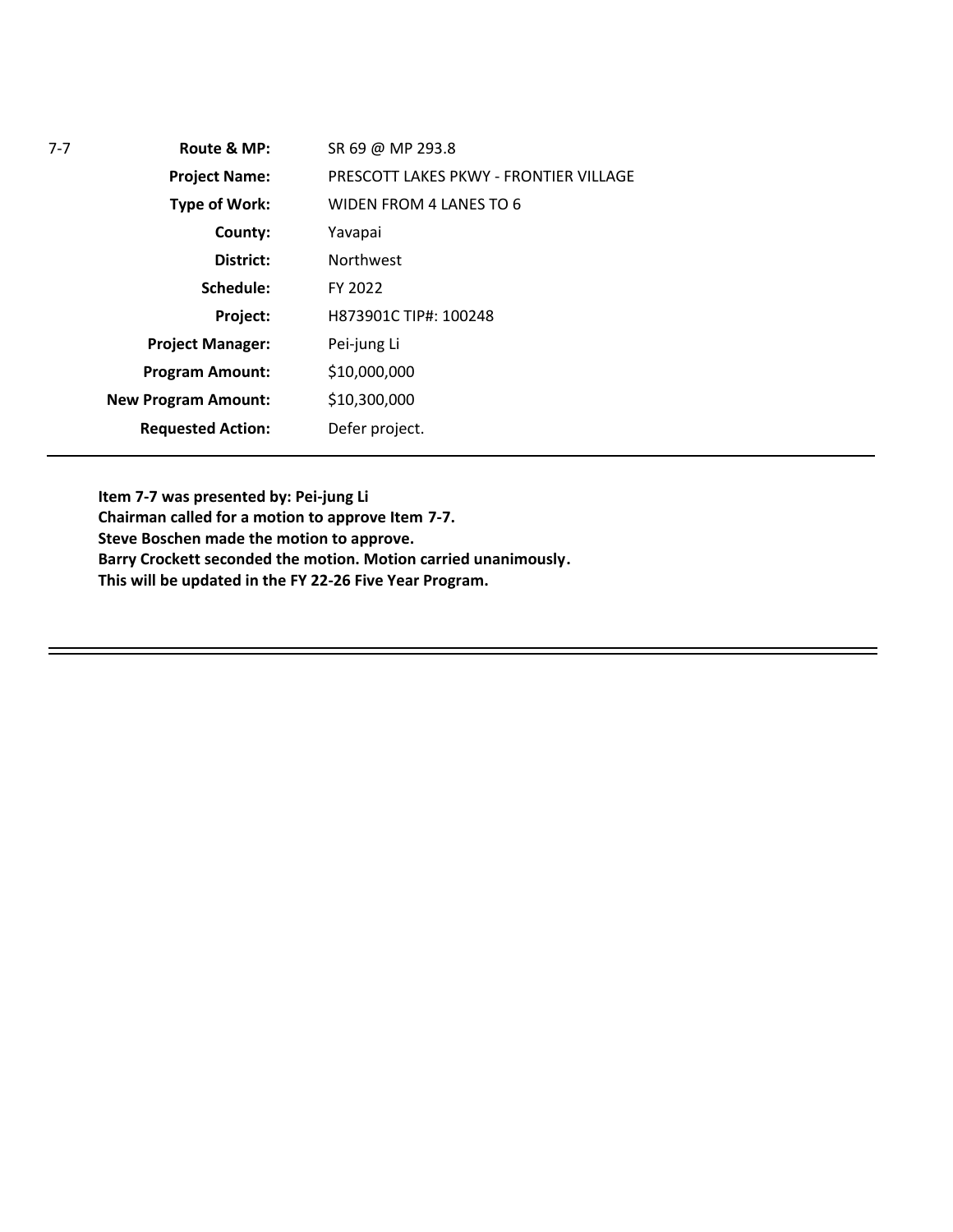| $7-8$ | Route & MP:                | $1-10 \omega$ MP 4                      |  |
|-------|----------------------------|-----------------------------------------|--|
|       | <b>Project Name:</b>       | I-10 Truck Parking Availability         |  |
|       | <b>Type of Work:</b>       | Install Parking Availabliity Technology |  |
|       | County:                    | La Paz                                  |  |
|       | District:                  | Southwest                               |  |
|       | Schedule:                  |                                         |  |
|       | Project:                   | F032501D TIP#: 102484                   |  |
|       | <b>Project Manager:</b>    | Adam McGuire                            |  |
|       | <b>Program Amount:</b>     | \$0                                     |  |
|       | <b>New Program Amount:</b> | \$280,000                               |  |
|       | <b>Requested Action:</b>   | Establish new project.                  |  |

| Route & MP:                | $1-10$ @ MP 4                           |
|----------------------------|-----------------------------------------|
| <b>Project Name:</b>       | I-10 Truck Parking Availability         |
| <b>Type of Work:</b>       | Install Parking Availability Technology |
| County:                    | La Paz                                  |
| District:                  | Southwest                               |
| Schedule:                  |                                         |
| Project:                   | F032501C TIP#: 102484                   |
| <b>Project Manager:</b>    | <b>Adam McGuire</b>                     |
| <b>Program Amount:</b>     | \$0                                     |
| <b>New Program Amount:</b> | \$2,850,000                             |
| <b>Requested Action:</b>   | Establish new project.                  |
|                            |                                         |

**Items 7-8 and 7-9 were presented by: Adam McGuire Chairman called for a motion to approve Items 7-9 and 7-10. James Windsor made the motion to approve. Steve Boschen seconded the motion. Motion carried unanimously. This will be updated in the FY 22-26 Five Year Program.** 

7-9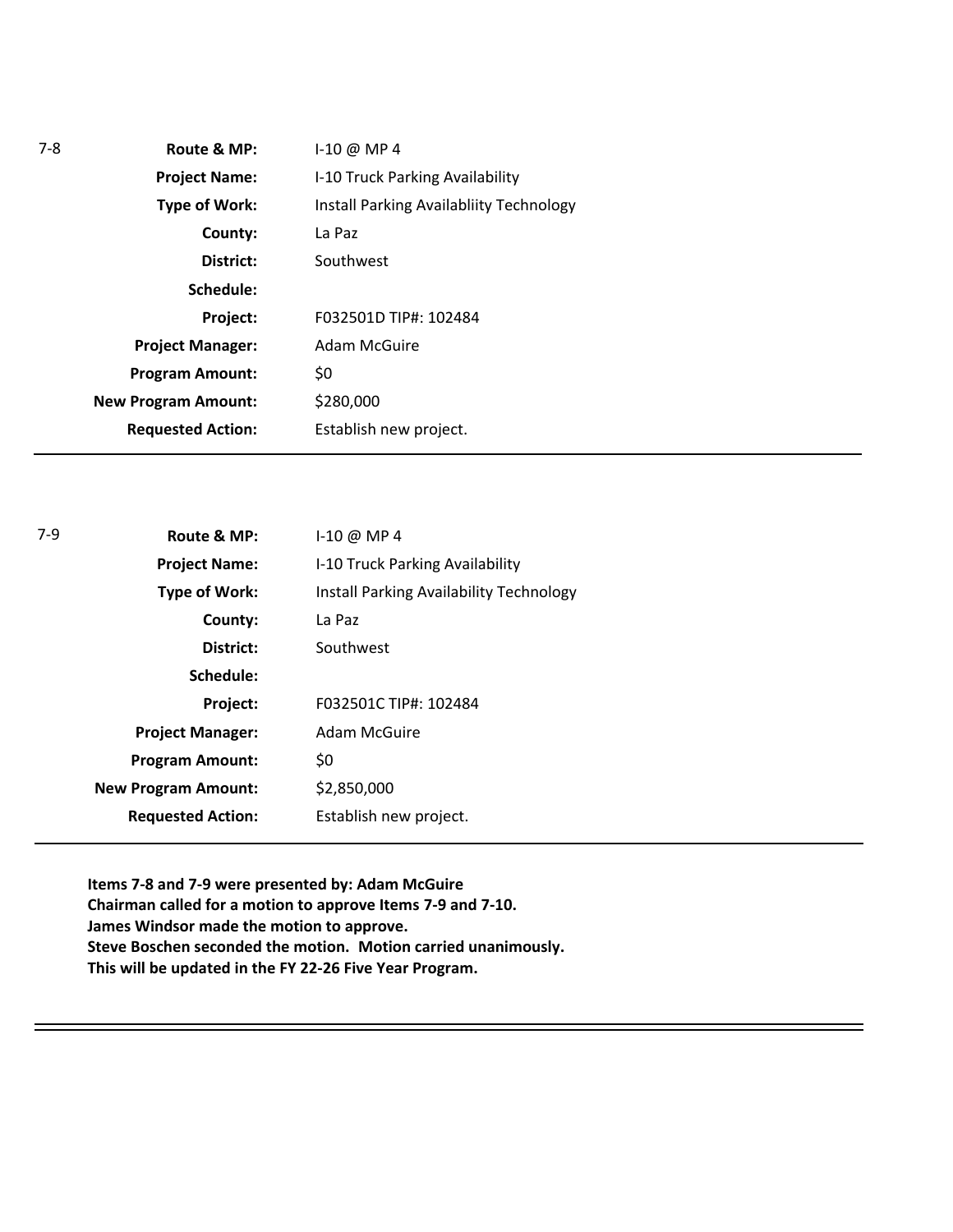| $7 - 10$ | Route & MP:                | SR 69 @ MP 293.8                       |
|----------|----------------------------|----------------------------------------|
|          | <b>Project Name:</b>       | PRESCOTT LAKES PKWY - FRONTIER VILLAGE |
|          | <b>Type of Work:</b>       | WIDEN FROM 4 LANES TO 6                |
|          | County:                    | Yavapai                                |
|          | District:                  | <b>Northwest</b>                       |
|          | Schedule:                  |                                        |
|          | Project:                   | H873901U TIP#: 100248                  |
|          | <b>Project Manager:</b>    | Pei-jung Li                            |
|          | <b>Program Amount:</b>     | \$300,000                              |
|          | <b>New Program Amount:</b> | \$300,000                              |
|          | <b>Requested Action:</b>   | Defer Utility Phase.                   |

**Item 7-10 was presented by: Pei-jung Li Chairman called for a motion to approve Item 7-10. Steve Boschen made the motion to approve. Clemenc Ligocki seconded the motion. Motion carried unanimously. This will be updated in the FY 22-26 Five Year Program.**

| 7-11 | Route & MP:                | I-19 @ MP 61.0         |
|------|----------------------------|------------------------|
|      | <b>Project Name:</b>       | <b>IRVINGTON RD TI</b> |
|      | <b>Type of Work:</b>       | <b>CONSTRUCT TI</b>    |
|      | County:                    | Pima                   |
|      | District:                  | Southcentral FY        |
|      | Schedule:                  | 2023                   |
|      | Project:                   | TIP#: 5691             |
|      | <b>Project Manager:</b>    | Derek Boland           |
|      | <b>Program Amount:</b>     | \$56,235,000           |
|      | <b>New Program Amount:</b> | \$47,609,000           |
|      | <b>Requested Action:</b>   | Defer Project.         |
|      |                            | Decrease budget.       |

**Item 7-11 was presented by: Derek Boland Chairman called for a motion to approve Item 7-11. Steve Boschen made the motion to approve. Dallas Hammit seconded the motion. Motion carried unanimously. This will be updated in the FY 22-26 Five Year Program.**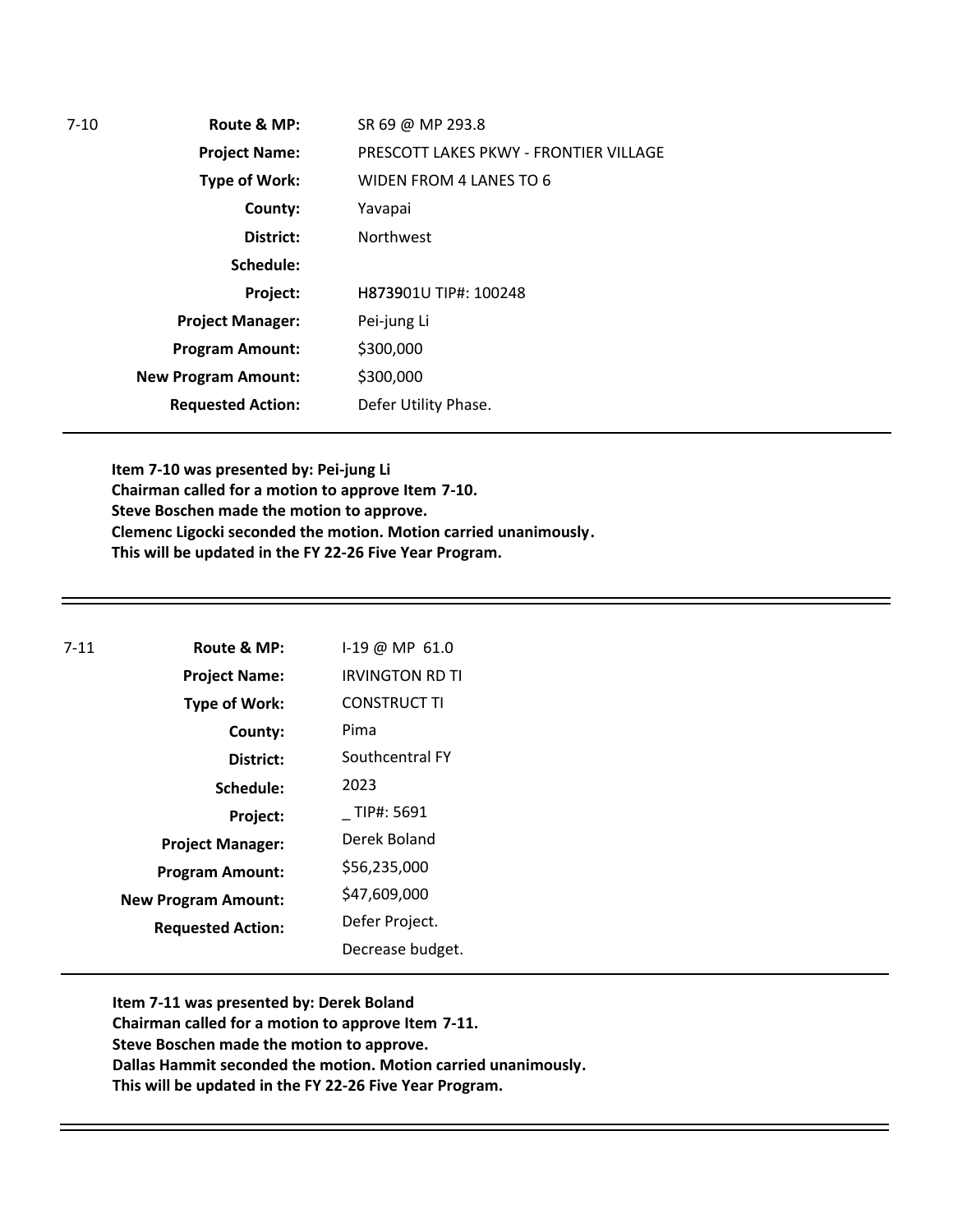| $7-12$ | Route & MP:                | SR 80 @ MP 338.6       |
|--------|----------------------------|------------------------|
|        | <b>Project Name:</b>       | Mule Pass Tunnel       |
|        | <b>Type of Work:</b>       | Safety Improvements    |
|        | County:                    | Cochise                |
|        | District:                  | Southeast              |
|        | Schedule:                  |                        |
|        | Project:                   | F039401D TIP#: 102449  |
|        | <b>Project Manager:</b>    | Tricia Brown           |
|        | <b>Program Amount:</b>     | \$0                    |
|        | <b>New Program Amount:</b> | \$462,000              |
|        | <b>Requested Action:</b>   | Establish new project. |

**Item 7-12 was presented by: Tricia Brown Chairman called for a motion to approve Item 7-12. James Windsor made the motion to approve. Steve Boschen seconded the motion. Motion carried unanimously. This will be updated in the FY 22-26 Five Year Program.** 

| $7-13$ | Route & MP:                | SR 264 @ MP 379.0          |
|--------|----------------------------|----------------------------|
|        | <b>Project Name:</b>       | SR 264 / IR 4              |
|        | <b>Type of Work:</b>       | LIGHTING & PEDESTRIAN PATH |
|        | County:                    | Apache                     |
|        | District:                  | <b>Northeast</b>           |
|        | Schedule:                  |                            |
|        | Project:                   | F033901C TIP#: 101006      |
|        | <b>Project Manager:</b>    | <b>Thomas Oreilly</b>      |
|        | <b>Program Amount:</b>     | \$0                        |
|        | <b>New Program Amount:</b> | \$790,000                  |
|        | <b>Requested Action:</b>   | Establish new project.     |
|        |                            |                            |

**Item 7-13 was presented by: Thomas O'Reilly Chairman called for a motion to approve Item 7-13. John Morales made the motion to approve. Steve Boschen seconded the motion. Motion carried unanimously. This will be updated in the FY 22-26 Five Year Program.**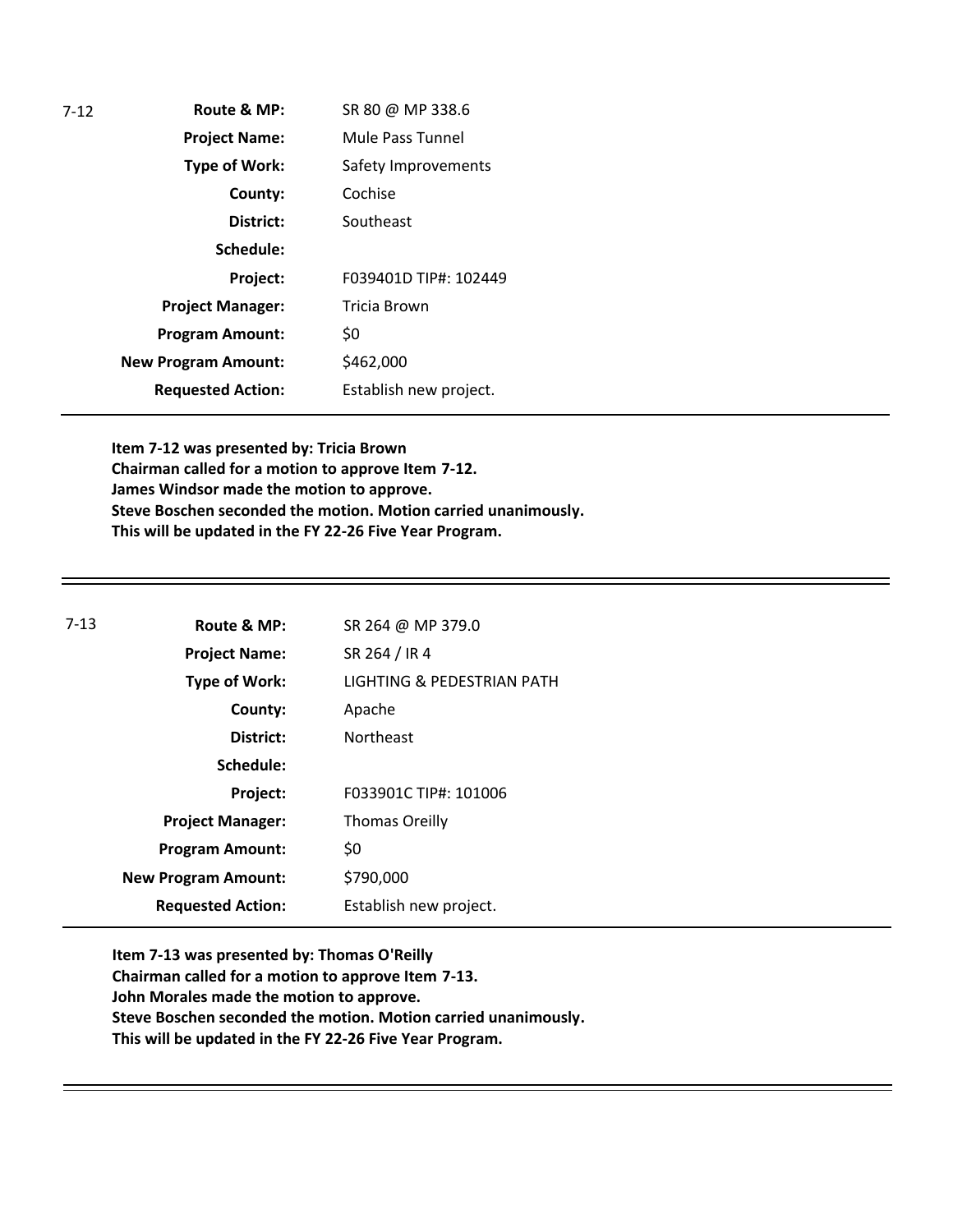| Route & MP:                | $-8@MP0$                       |
|----------------------------|--------------------------------|
| <b>Project Name:</b>       | Colorado River Viaduct EB & WB |
| <b>Type of Work:</b>       | <b>Bridge Rehabilitation</b>   |
| County:                    | Yuma                           |
| District:                  | Southwest                      |
| Schedule:                  |                                |
| Project:                   | F039101C TIP#: 102466          |
| <b>Project Manager:</b>    | Madhay Mundle                  |
| <b>Program Amount:</b>     | \$0                            |
| <b>New Program Amount:</b> | \$5,000,000                    |
| <b>Requested Action:</b>   | Establish project.             |
|                            |                                |

**Item 7-14 was presented by: Madhav Mundle Chairman called for a motion to approve Item 7-14. Steve Boschen made the motion to approve. Dallas Hammit seconded the motion. Motion carried unanimously. This will be updated in the FY 22-26 Five Year Program.** 

| $7 - 15$ | Route & MP:                | $1-10 \omega$ MP 247.6                  |
|----------|----------------------------|-----------------------------------------|
|          | <b>Project Name:</b>       | INA RD - RUTHRAUFF RD CONSTRUCT         |
|          | <b>Type of Work:</b>       | <b>WIDENING</b>                         |
|          | County:                    | Pima                                    |
|          | District:                  | Southcentral                            |
|          | Schedule:                  | FY 2022                                 |
|          | Project:                   | H758301C TIP#: 8915                     |
|          | <b>Project Manager:</b>    | Derek Boland                            |
|          | <b>Program Amount:</b>     | \$80,321,000                            |
|          | <b>New Program Amount:</b> | \$155,457,000                           |
|          | <b>Requested Action:</b>   | Increase budget, Change project limits. |

**Item 7-15 was presented by: Derek Boland Chairman called for a motion to approve Item 7-15. Steve Boschen made the motion to approve. Dallas Hammit seconded the motion. Motion carried unanimously. This will be updated in the FY 22-26 Five Year Program.**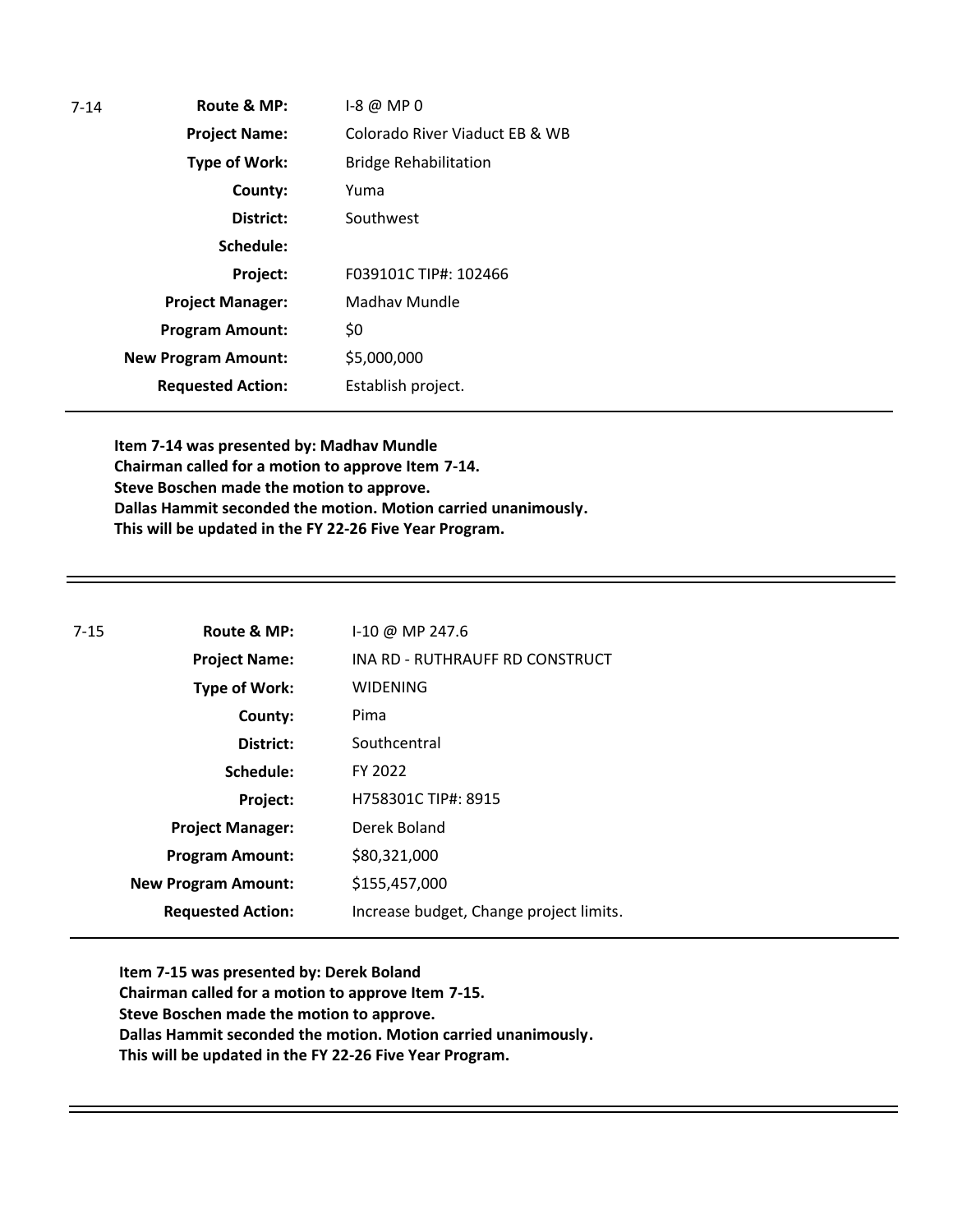| $7-16$ | Route & MP:                | 1-10 @ MP          |
|--------|----------------------------|--------------------|
|        | <b>Project Name:</b>       | $I-10$ : Kino Tl   |
|        | <b>Type of Work:</b>       | Reconstruct Bridge |
|        | County:                    | Pima               |
|        | District:                  | Southcentral       |
|        | Schedule:                  | FY 2022            |
|        | Project:                   | TIP#: 3871         |
|        | <b>Project Manager:</b>    | Derek Boland       |
|        | <b>Program Amount:</b>     | \$8,000,000        |
|        | <b>New Program Amount:</b> | \$0                |
|        | <b>Requested Action:</b>   | Delete project.    |

**Item 7-16 was presented by: Derek Boland Chairman called for a motion to approve Item 7-16. Steve Boschen made the motion to approve. Elise Maza seconded the motion. Motion carried unanimously. This will be updated in the FY 22-26 Five Year Program.** 

| $7 - 17$ | Route & MP:                | Statewide                 |
|----------|----------------------------|---------------------------|
|          | <b>Project Name:</b>       | <b>RAISE GRANT</b>        |
|          | <b>Type of Work:</b>       | PREPARE GRANT APPLICATION |
|          | County:                    | Statewide                 |
|          | District:                  | Statewide                 |
|          | Schedule:                  |                           |
|          | Project:                   | TIP#: 102467              |
|          | <b>Project Manager:</b>    | <b>Bret Anderson</b>      |
|          | <b>Program Amount:</b>     | \$0                       |
|          | <b>New Program Amount:</b> | \$100,000                 |
|          | <b>Requested Action:</b>   | Establish project.        |
|          |                            |                           |

**Item 7-17 was presented by: Bret Anderson Chairman called for a motion to approve Item 7-17. Steve Boschen made the motion to approve. Clemenc Ligocki seconded the motion. Motion carried unanimously.**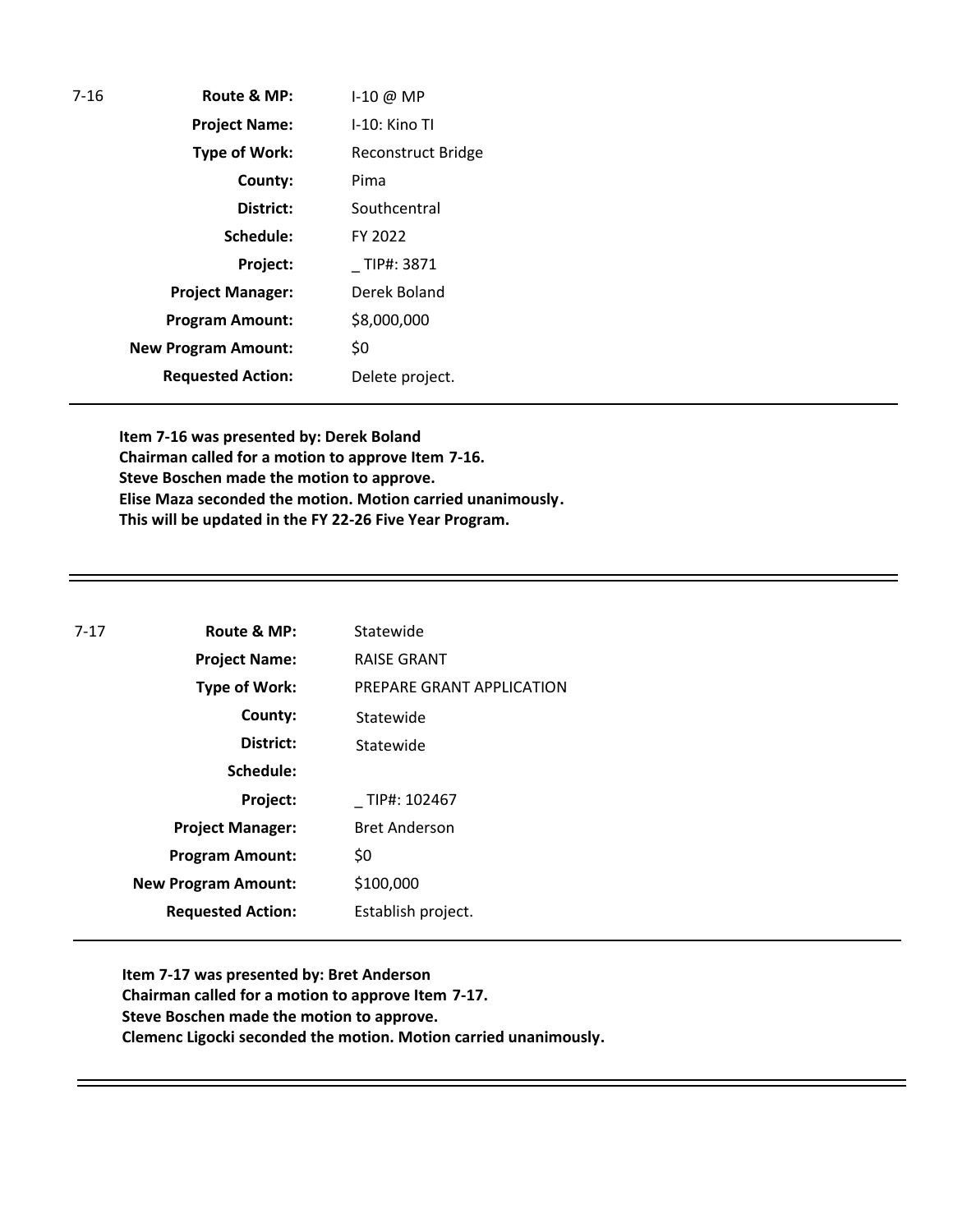| 7-18 | Route & MP:                | Regionwide                               |
|------|----------------------------|------------------------------------------|
|      | <b>Project Name:</b>       | <b>VARIOUS LOCATIONS IN PINAL COUNTY</b> |
|      | Type of Work:              | <b>LED STOP SIGNS</b>                    |
|      | County:                    | Pinal                                    |
|      | District:                  | Central                                  |
|      | Schedule:                  |                                          |
|      | Project:                   | T024901D TIP#: 102452                    |
|      | <b>Project Manager:</b>    | Damaris Gomez                            |
|      | <b>Program Amount:</b>     | \$0                                      |
|      | <b>New Program Amount:</b> | \$25,000                                 |
|      | <b>Requested Action:</b>   | Establish a new project.                 |

| $7 - 19$ | Route & MP:                | Regionwide                               |
|----------|----------------------------|------------------------------------------|
|          | <b>Project Name:</b>       | <b>VARIOUS LOCATIONS IN PINAL COUNTY</b> |
|          | Type of Work:              | <b>LED STOP SIGNS</b>                    |
|          | County:                    | Pinal                                    |
|          | District:                  | Central                                  |
|          | Schedule:                  |                                          |
|          | Project:                   | T024901X TIP#: 102452                    |
|          | <b>Project Manager:</b>    | Damaris Gomez                            |
|          | <b>Program Amount:</b>     | \$0                                      |
|          | <b>New Program Amount:</b> | \$114,000                                |
|          | <b>Requested Action:</b>   | Establish a new project.                 |
|          |                            |                                          |

**Items 7-18 and 7-19 were presented by: Damaris Gomez Chairman called for a motion to approve Items 7-18 and 7-19. James Windsor made the motion to approve. Steve Boschen seconded the motion. Motion carried unanimously.**

**Following up after the meeting, JPA for the project was approved by the Pinal County Board of Supervisors on June 9, 2021.**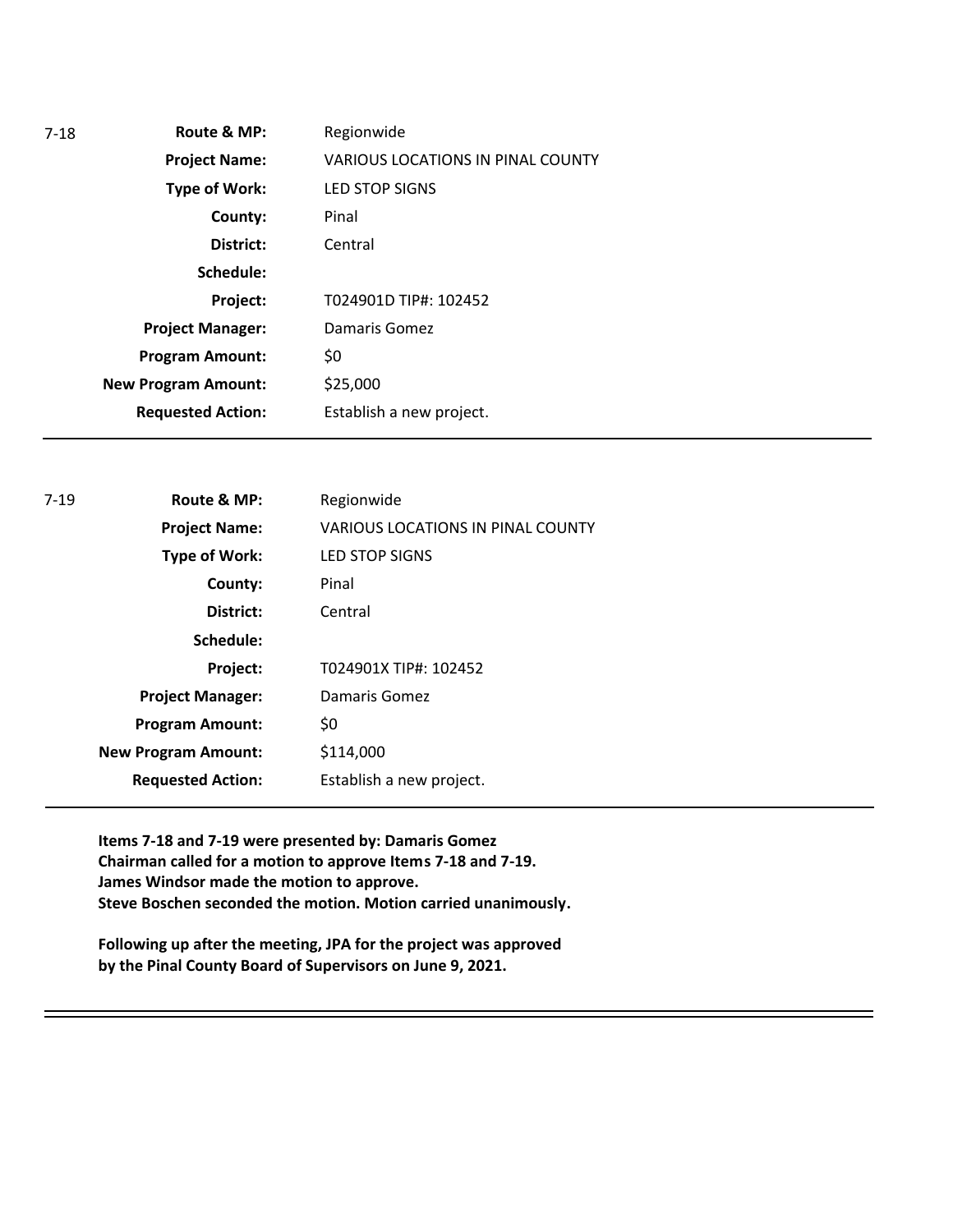**Route & MP: County: District: Schedule: Project Name: Type of Work: Project Manager: Project: Requested Action: New Program Amount:** 7-20 **Program Amount:** I-10 @ MP 247.6 INA RD - RUTHRAUFF RD CONSTRUCT WIDENING Pima **Southcentral** H758301D TIP#: 8915 Derek Boland \$40,965,000 \$32,963,000 Decrease budget. Change project limits.

> **Item 7-20 was presented by: Derek Boland Chairman called for a motion to approve Item 7-13. Steve Boschen made the motion to approve. Clemenc Ligocki seconded the motion. Motion carried unanimously.**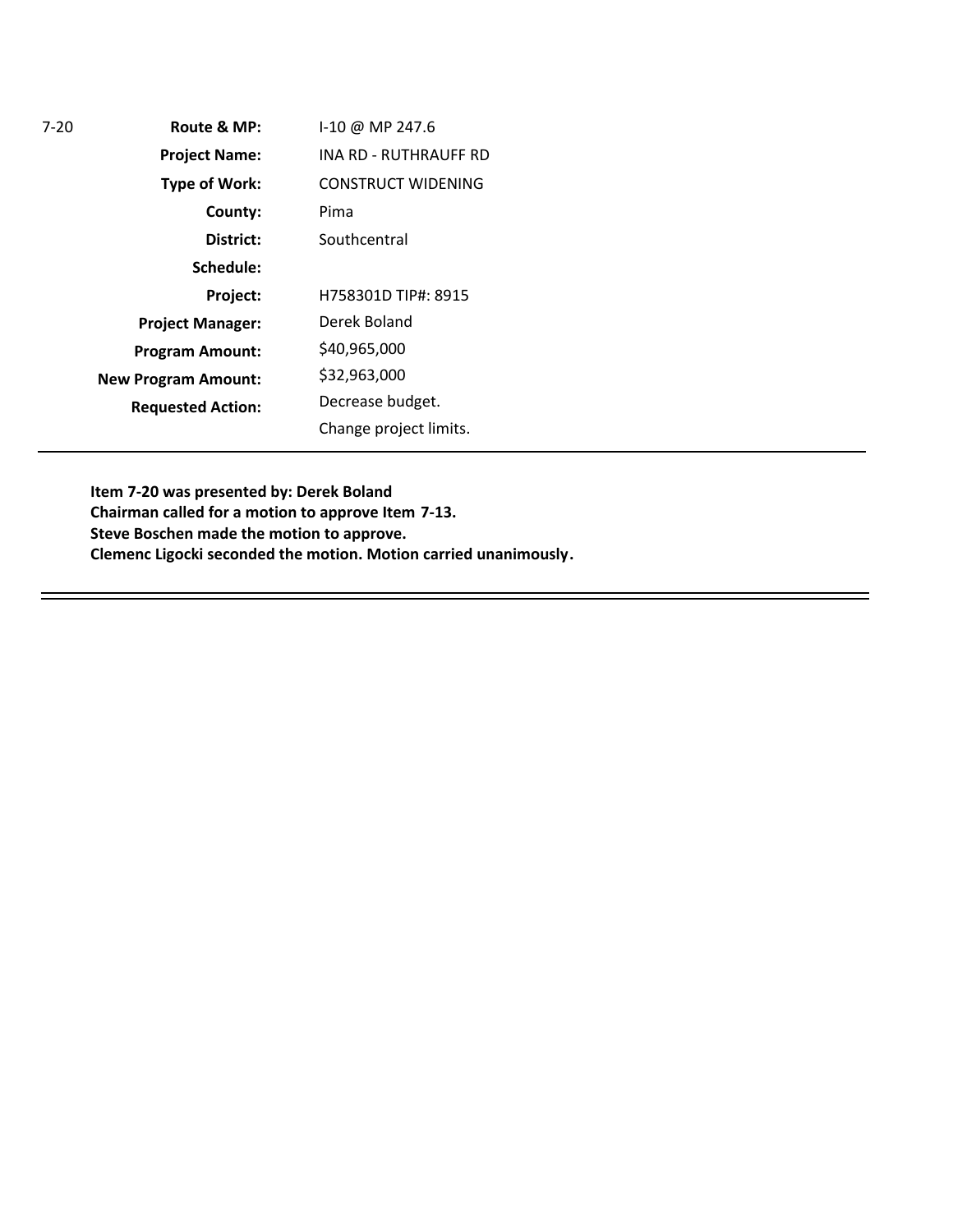| $7 - 21$ | Route & MP:                | Statewide                                 |
|----------|----------------------------|-------------------------------------------|
|          | <b>Project Name:</b>       | <b>Strategic Traffic Safety Plan FY19</b> |
|          | <b>Type of Work:</b>       | Implement STSP                            |
|          | County:                    | Statewide                                 |
|          | District:                  | Statewide                                 |
|          | Schedule:                  |                                           |
|          | Project:                   | TIP#: 102468                              |
|          | <b>Project Manager:</b>    | <b>Bahram Dariush</b>                     |
|          | <b>Program Amount:</b>     | \$0                                       |
|          | <b>New Program Amount:</b> | \$200,000                                 |
|          | <b>Requested Action:</b>   | Establish new project.                    |
|          |                            |                                           |

**Item 7-21 was presented by: Timothy Schmuck Chairman called for a motion to approve Item 7-21. James Windsor made the motion to approve. Steve Boschen seconded the motion. Motion carried unanimously.** 

| 7-22 | Route & MP:                | SR 88 @ MP 229.0                        |
|------|----------------------------|-----------------------------------------|
|      | <b>Project Name:</b>       | APACHE LAKE MARINA RD - INSPIRATION PT. |
|      | <b>Type of Work:</b>       | <b>IMPROVE DRIVING SURFACE</b>          |
|      | County:                    | Maricopa                                |
|      | District:                  | Southeast                               |
|      | Schedule:                  |                                         |
|      | Project:                   | F009801C TIP#: 100761                   |
|      | <b>Project Manager:</b>    | Jennifer Acuna                          |
|      | <b>Program Amount:</b>     | \$0                                     |
|      | <b>New Program Amount:</b> | \$880,000                               |
|      | <b>Requested Action:</b>   | <b>Establish Construction Phase.</b>    |

**Item 7-22 was presented by: Jennifer Acuna Chairman called for a motion to approve Item 7-22. James Windsor made the motion to approve. Steve Boschen seconded the motion. Motion carried unanimously.**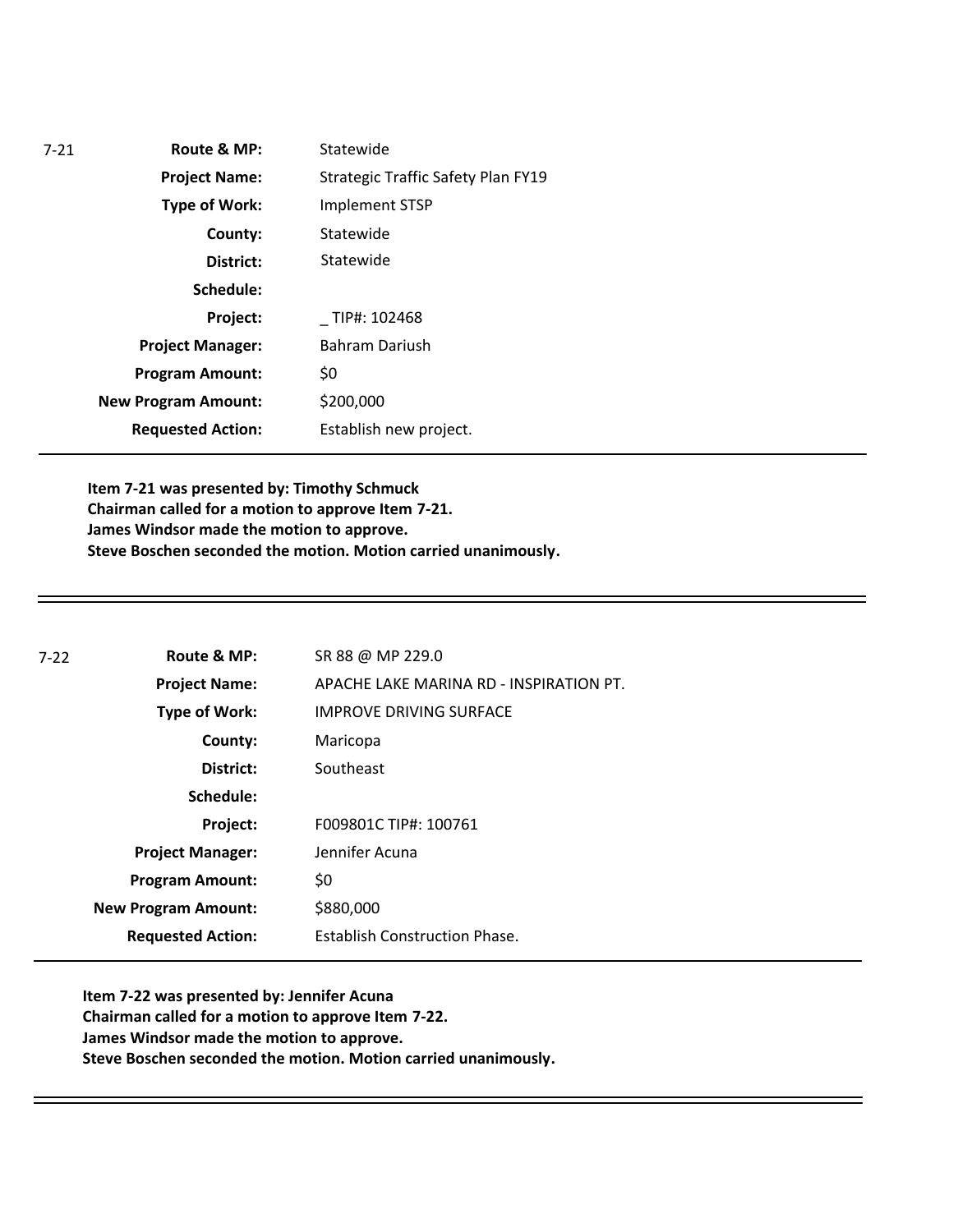| $7-23$ | Route & MP:                | Local                                         |
|--------|----------------------------|-----------------------------------------------|
|        | <b>Project Name:</b>       | PHOENIX CITYWIDE - 6 INTERSECTIONS            |
|        | Type of Work:              | LEFT TURN NEGATIVE OFFSET MEDIAN IMPROVEMENTS |
|        | County:                    | Maricopa                                      |
|        | District:                  | Central                                       |
|        | Schedule:                  |                                               |
|        | Project:                   | T020001C TIP#: 101170                         |
|        | <b>Project Manager:</b>    | Jennifer Acuna                                |
|        | <b>Program Amount:</b>     | \$0                                           |
|        | <b>New Program Amount:</b> | \$2,909,000                                   |
|        | <b>Requested Action:</b>   | Establish new project.                        |
|        |                            |                                               |

**Item 7-23 was presented by: Jennifer Acuna Chairman called for a motion to approve Item 7-23. James Windsor made the motion to approve. Steve Boschen seconded the motion. Motion carried unanimously.**

| $7 - 24$ | Route & MP:                | Local                         |
|----------|----------------------------|-------------------------------|
|          | <b>Project Name:</b>       | 43RD AVENUE - 3 INTERSECTIONS |
|          | <b>Type of Work:</b>       | TRAFFIC SIGNAL UPGRADES       |
|          | County:                    | Maricopa                      |
|          | District:                  | Central                       |
|          | Schedule:                  |                               |
|          | Project:                   | T020101C TIP#: 101216         |
|          | <b>Project Manager:</b>    | Jennifer Acuna                |
|          | <b>Program Amount:</b>     | \$0                           |
|          | <b>New Program Amount:</b> | \$1,714,000                   |
|          | <b>Requested Action:</b>   | Establish new project.        |

**Item 7-24 was presented by: Jennifer Acuna Chairman called for a motion to approve Item 7-24. James Windsor made the motion to approve. Steve Boschen seconded the motion. Motion carried unanimously.**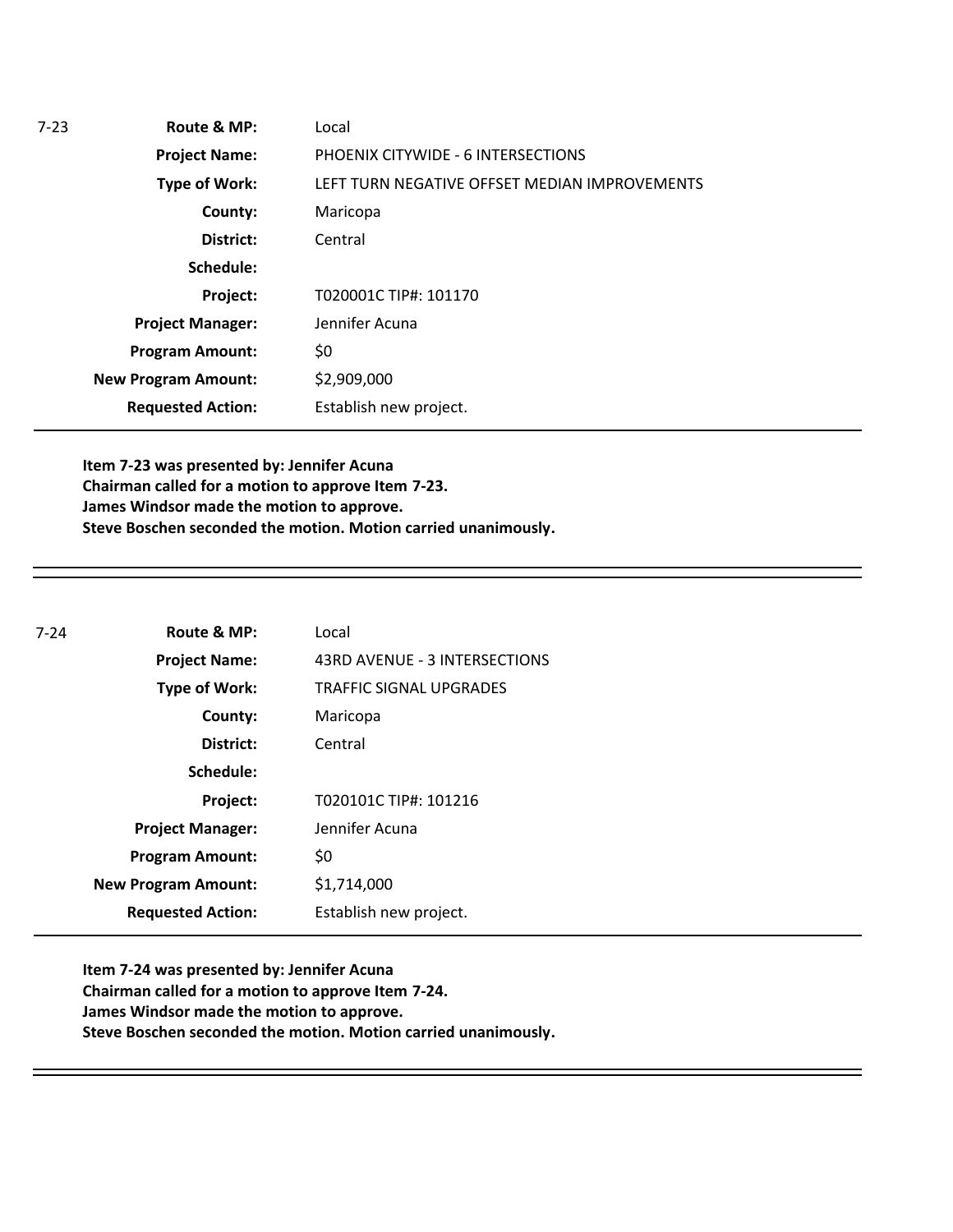| $7-25$ | Route & MP:                | SR 86 @ MP 127.0                    |
|--------|----------------------------|-------------------------------------|
|        | <b>Project Name:</b>       | KITT PEAK LINKAGE WILDLIFE CROSSING |
|        | <b>Type of Work:</b>       | <b>OVERPASS AND FENCING</b>         |
|        | County:                    | Pima                                |
|        | District:                  | Southcentral                        |
|        | Schedule:                  |                                     |
|        | Project:                   | F036901D TIP#: 101390               |
|        | <b>Project Manager:</b>    | Rehnuma Rahman                      |
|        | <b>Program Amount:</b>     | \$0                                 |
|        | <b>New Program Amount:</b> | \$1,000,000                         |
|        | <b>Requested Action:</b>   | Establish new project.              |

**Item 7-25 was presented by: Rehnuma Rahman Chairman called for a motion to approve Item 7-25. Steve Boschen made the motion to approve. Dallas Hammit seconded the motion. Motion carried unanimously.**

| $7 - 26$ | Route & MP:                | Regionwide                                    |
|----------|----------------------------|-----------------------------------------------|
|          | <b>Project Name:</b>       | MAG REGION NEGATIVE OFFSET MEDIAN IMPROVMENTS |
|          | Type of Work:              | MODIFY RAISED MEDIANS (LEFT TURN OFFSETS)     |
|          | County:                    | Maricopa                                      |
|          | District:                  | Central                                       |
|          | Schedule:                  |                                               |
|          | Project:                   | F027101D TIP#: 102489                         |
|          | <b>Project Manager:</b>    | Rehnuma Rahman                                |
|          | <b>Program Amount:</b>     | \$0                                           |
|          | <b>New Program Amount:</b> | \$451,000                                     |
|          | <b>Requested Action:</b>   | Establish new project.                        |

**Item 7-26 was presented by: Rehnuma Rahman Chairman called for a motion to approve Item 7-26. James Windsor made the motion to approve. Steve Boschen seconded the motion. Motion carried unanimously.**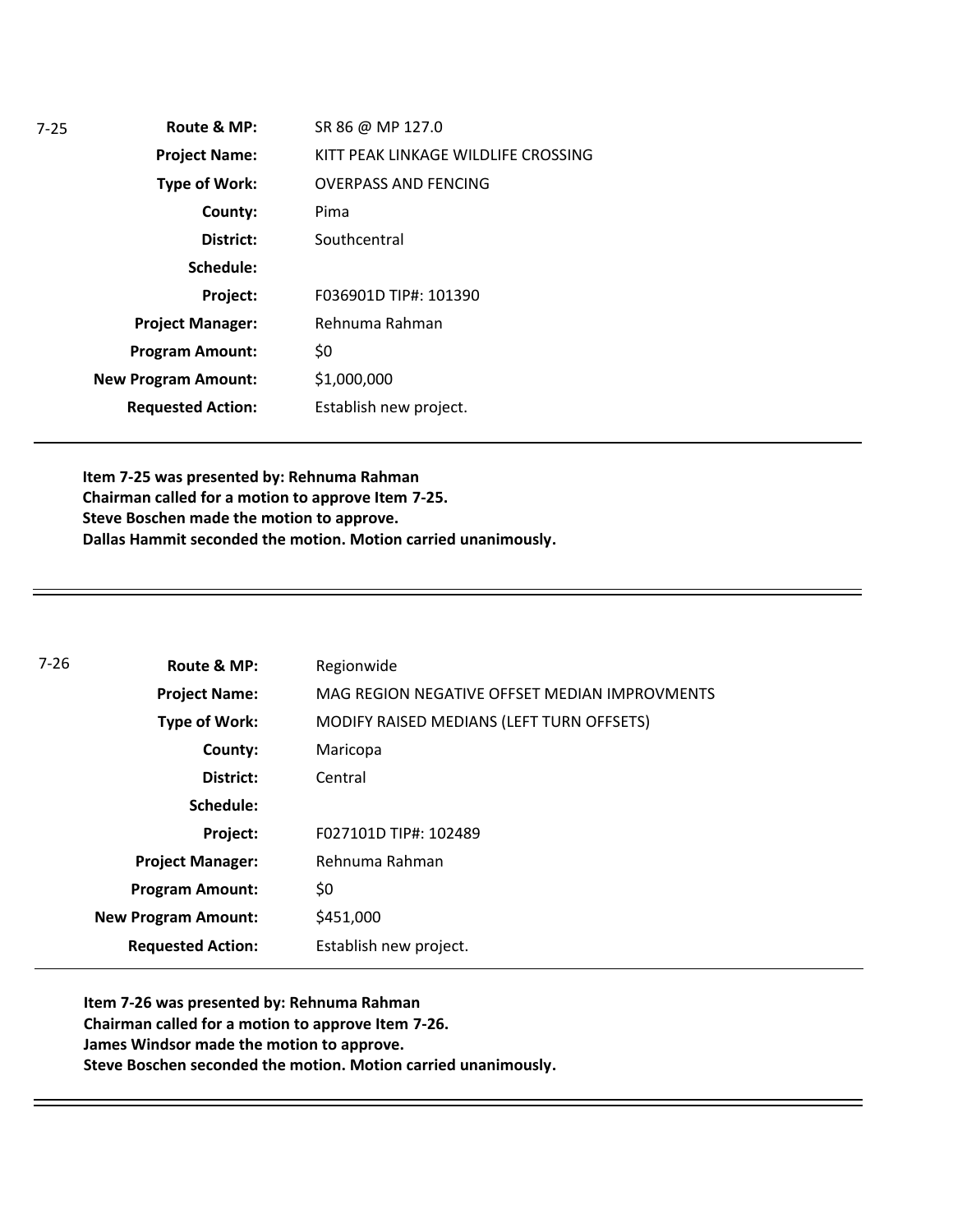| $7 - 27$ | Route & MP:                | SR 101L @ MP 36.0                   |
|----------|----------------------------|-------------------------------------|
|          | <b>Project Name:</b>       | PRINCESS DR - SHEA BLVD             |
|          | <b>Type of Work:</b>       | <b>DESIGN GENERAL PURPOSE LANES</b> |
|          | County:                    | Maricopa                            |
|          | District:                  | Central                             |
|          | Schedule:                  |                                     |
|          | Project:                   | F012301D TIP#: 7789                 |
|          | <b>Project Manager:</b>    | Tafwachi Katapa                     |
|          | <b>Program Amount:</b>     | \$11,795,000                        |
|          | <b>New Program Amount:</b> | \$9,536,000                         |
|          | <b>Requested Action:</b>   | Increase Budget.                    |

**Item 7-27 was presented by: Tafwachi Katapa Chairman called for a motion to approve Item 7-27. Dallas Hammit made the motion to approve. Barry Crockett seconded the motion. Motion carried unanimously.**

**Discussion followed that the Requested Action should be changed to "Decrease Budget." This will be changed for the State Transportation Board Meeting.**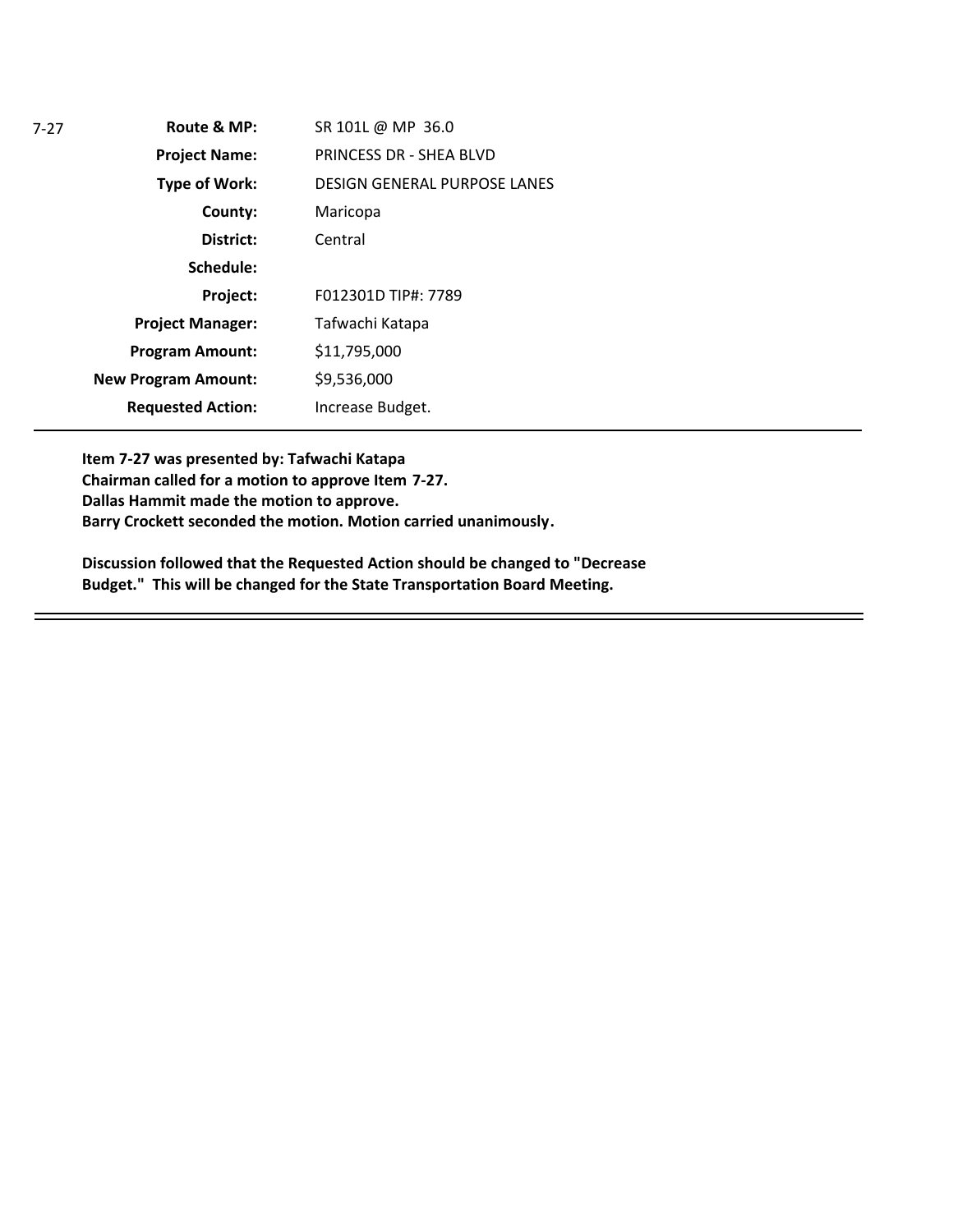| $7 - 28$ | Route & MP:                | SR 303L @ MP 136.0                 |  |
|----------|----------------------------|------------------------------------|--|
|          | <b>Project Name:</b>       | 51ST AVE AND 43RD AVE INTERCHANGES |  |
|          | Type of Work:              | <b>CONSTRUCT INTERCHANGES</b>      |  |
|          | County:                    | Maricopa                           |  |
|          | District:                  | Central                            |  |
|          | Schedule:                  |                                    |  |
|          | Project:                   | F042401D TIP#: 102447              |  |
|          | <b>Project Manager:</b>    | <b>Thomas Oreilly</b>              |  |
|          | <b>Program Amount:</b>     | \$0                                |  |
|          | <b>New Program Amount:</b> | \$6,000,000                        |  |
|          | <b>Requested Action:</b>   | Establish new project.             |  |
|          |                            |                                    |  |
| $7 - 29$ | Route & MP:                | SR 303L @ MP 136.0                 |  |
|          | <b>Project Name:</b>       | 51ST AVE AND 43RD AVE INTERCHANGES |  |
|          | <b>Type of Work:</b>       | <b>CONSTRUCT INTERCHANGES</b>      |  |
|          | County:                    | Maricopa                           |  |
|          | District:                  | Central                            |  |
|          | Schedule:                  |                                    |  |
|          | Project:                   | F042401R TIP#: 102447              |  |
|          | <b>Project Manager:</b>    | <b>Thomas Oreilly</b>              |  |
|          |                            |                                    |  |
|          | <b>Program Amount:</b>     | \$0                                |  |
|          | <b>New Program Amount:</b> | \$1,000,000                        |  |

**Items 7-28 and 7-29 were presented by: Thomas O'Reilly Chairman called for a motion to approve Items 7-28 and 7-29. Steve Boschen made the motion to approve. Dallas Hammit seconded the motion. Motion carried unanimously.**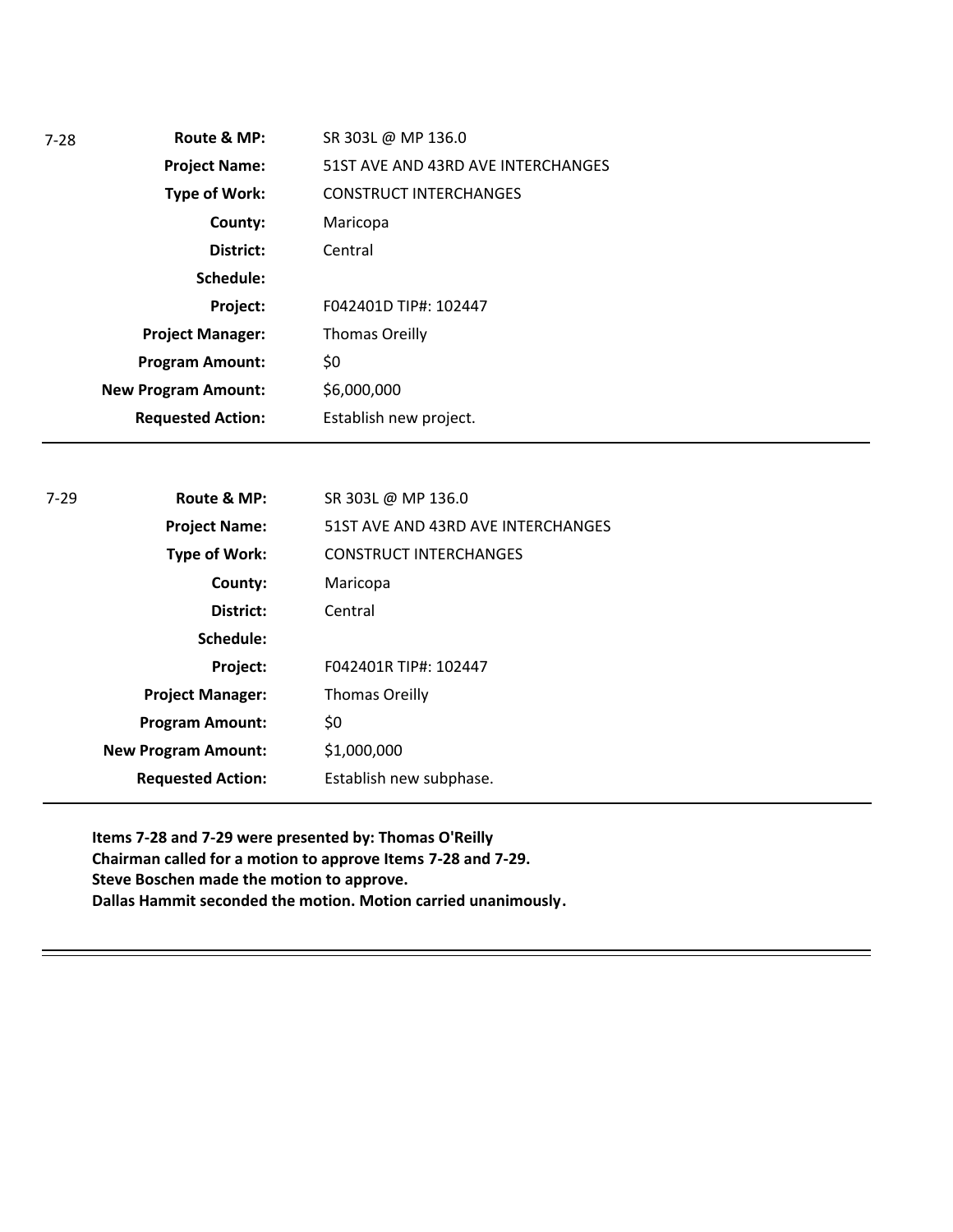| $7-30$ | Route & MP:                | Local                                           |  |
|--------|----------------------------|-------------------------------------------------|--|
|        | <b>Project Name:</b>       | WHITE MOUNTAIN RD (BIA10) & AIRPORT RD (BIA300) |  |
|        | <b>Type of Work:</b>       | STREET LIGHTS AND STRIPING                      |  |
|        | County:                    | Gila                                            |  |
|        | District:                  | Southeast                                       |  |
|        | Schedule:                  |                                                 |  |
|        | Project:                   | T031301D TIP#: 102261                           |  |
|        | <b>Project Manager:</b>    | Tricia Brown                                    |  |
|        | <b>Program Amount:</b>     | \$0                                             |  |
|        | <b>New Program Amount:</b> | \$30,000                                        |  |
|        | <b>Requested Action:</b>   | Establish a new project.                        |  |
|        |                            |                                                 |  |

| $7 - 31$ | Route & MP:                | Local                                           |
|----------|----------------------------|-------------------------------------------------|
|          | <b>Project Name:</b>       | WHITE MOUNTAIN RD (BIA10) & AIRPORT RD (BIA300) |
|          | <b>Type of Work:</b>       | STREET LIGHTS AND STRIPING                      |
|          | County:                    | Gila                                            |
|          | District:                  | Southeast                                       |
|          | Schedule:                  |                                                 |
|          | Project:                   | T031303D TIP#: 102261                           |
|          | <b>Project Manager:</b>    | Tricia Brown                                    |
|          | <b>Program Amount:</b>     | \$0                                             |
|          | <b>New Program Amount:</b> | \$270,000                                       |
|          | <b>Requested Action:</b>   | Establish a new project.                        |

**Items 7-30 and 7-31 were presented by: Tricia Brown Chairman called for a motion to approve Items 7-30 and 7-31. James Windsor made the motion to approve. Steve Boschen seconded the motion. Motion carried unanimously.**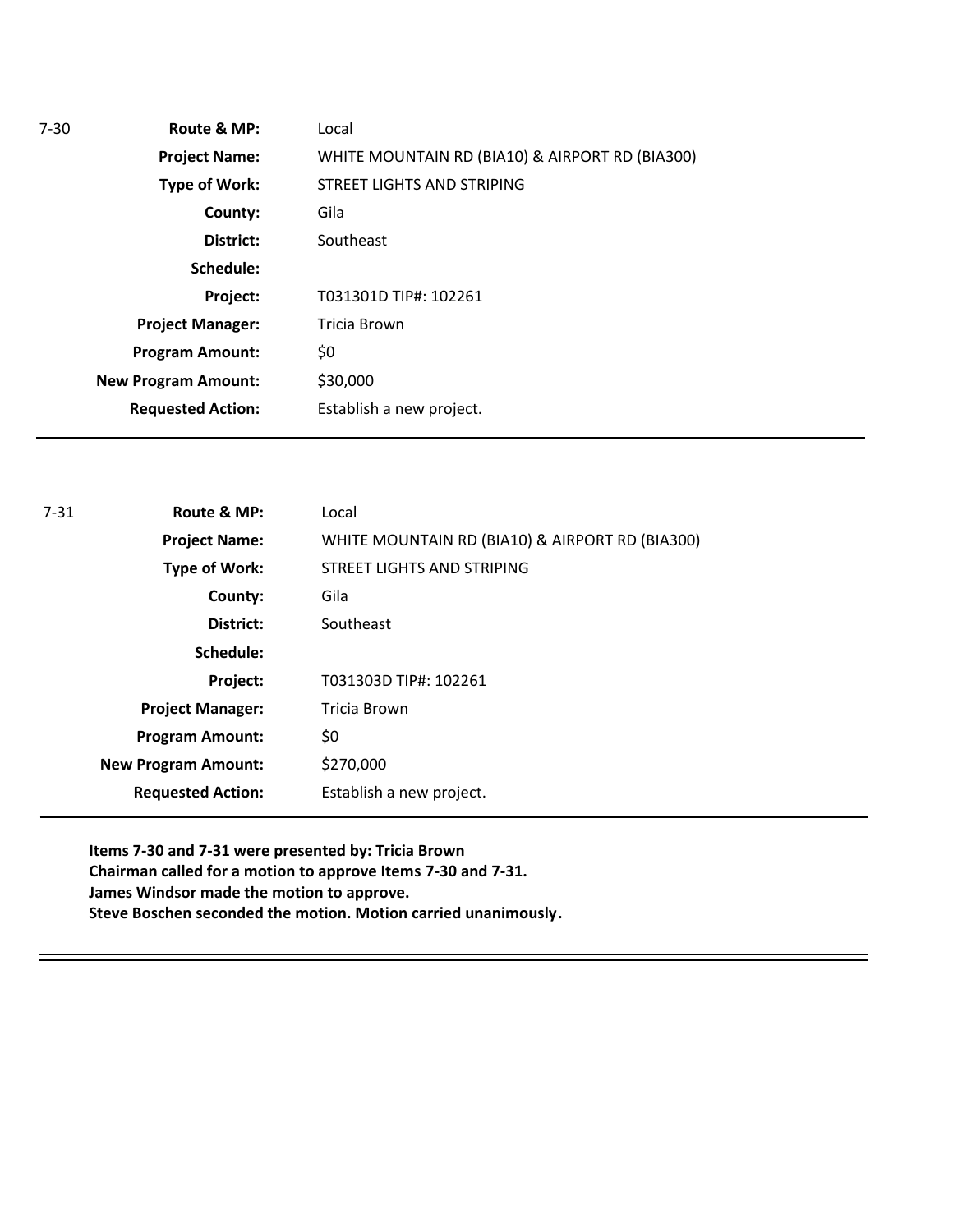| $7 - 32$ | Route & MP:                | Regionwide                      |
|----------|----------------------------|---------------------------------|
|          | <b>Project Name:</b>       | <b>MAG Regionwide</b>           |
|          | <b>Type of Work:</b>       | Management Consultant for RTPFP |
|          | County:                    | Maricopa                        |
|          | District:                  | Central                         |
|          | Schedule:                  |                                 |
|          | Project:                   | M698701X TIP#: 100396           |
|          | <b>Project Manager:</b>    | <b>Velvet Mathew</b>            |
|          | <b>Program Amount:</b>     | \$5,000,000                     |
|          | <b>New Program Amount:</b> | \$6,000,000                     |
|          | <b>Requested Action:</b>   | Increase budget.                |
|          |                            |                                 |

**Item 7-32 was presented by: Velvet Mathew Chairman called for a motion to approve Item 7-32. Steve Boschen made the motion to approve. Clemenc Ligocki seconded the motion. Motion carried unanimously.**